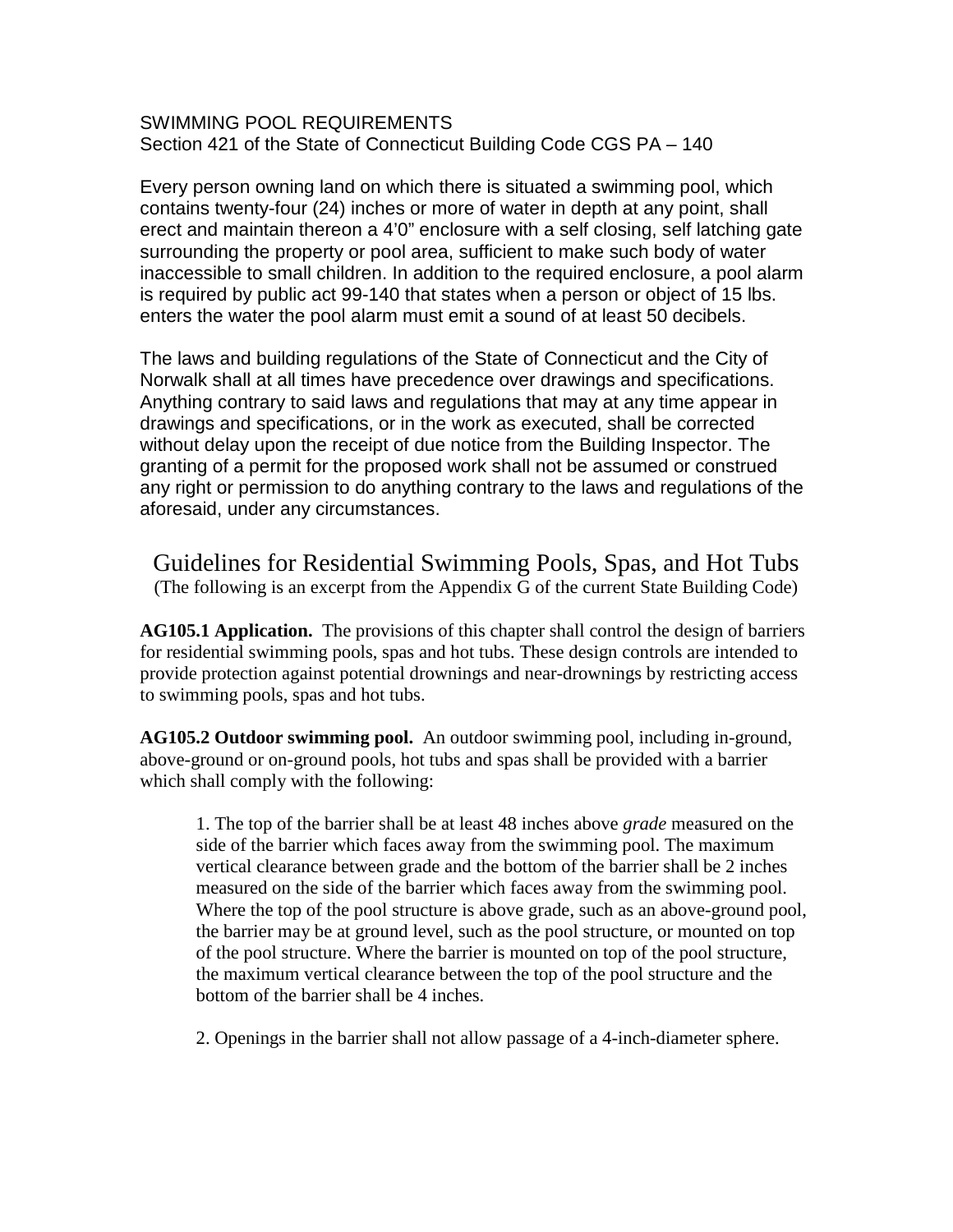3. Solid barriers which do not have openings, such as a masonry or stone wall, shall not contain indentations or protrusions except for normal construction tolerances and tooled masonry joints.

4. Where the barrier is composed of horizontal and vertical members and the distance between the tops of the horizontal members is less than 45 inches, the horizontal members shall be located on the swimming pool side of the fence. Spacing between vertical members shall not exceed  $1^{3}/_{4}$  inches in width. Where there are decorative cutouts within vertical members, spacing within the cutouts shall not exceed  $1^3/4$  inches in width.

5. Where the barrier is composed of horizontal and vertical members and the distance between the tops of the horizontal members is 45 inches or more, spacing between vertical members shall not exceed 4 inches. Where there are decorative cutouts within vertical members, spacing within the cutouts shall not exceed  $1<sup>3</sup>/4$ inches in width.

6. Maximum mesh [size for chain link](javascript:Next() fences shall be a  $2^{1}/_{4}$ -inches square unless the fence has slats fastened at the top or the bottom which reduce the openings to not more than  $1^3/4$  inches.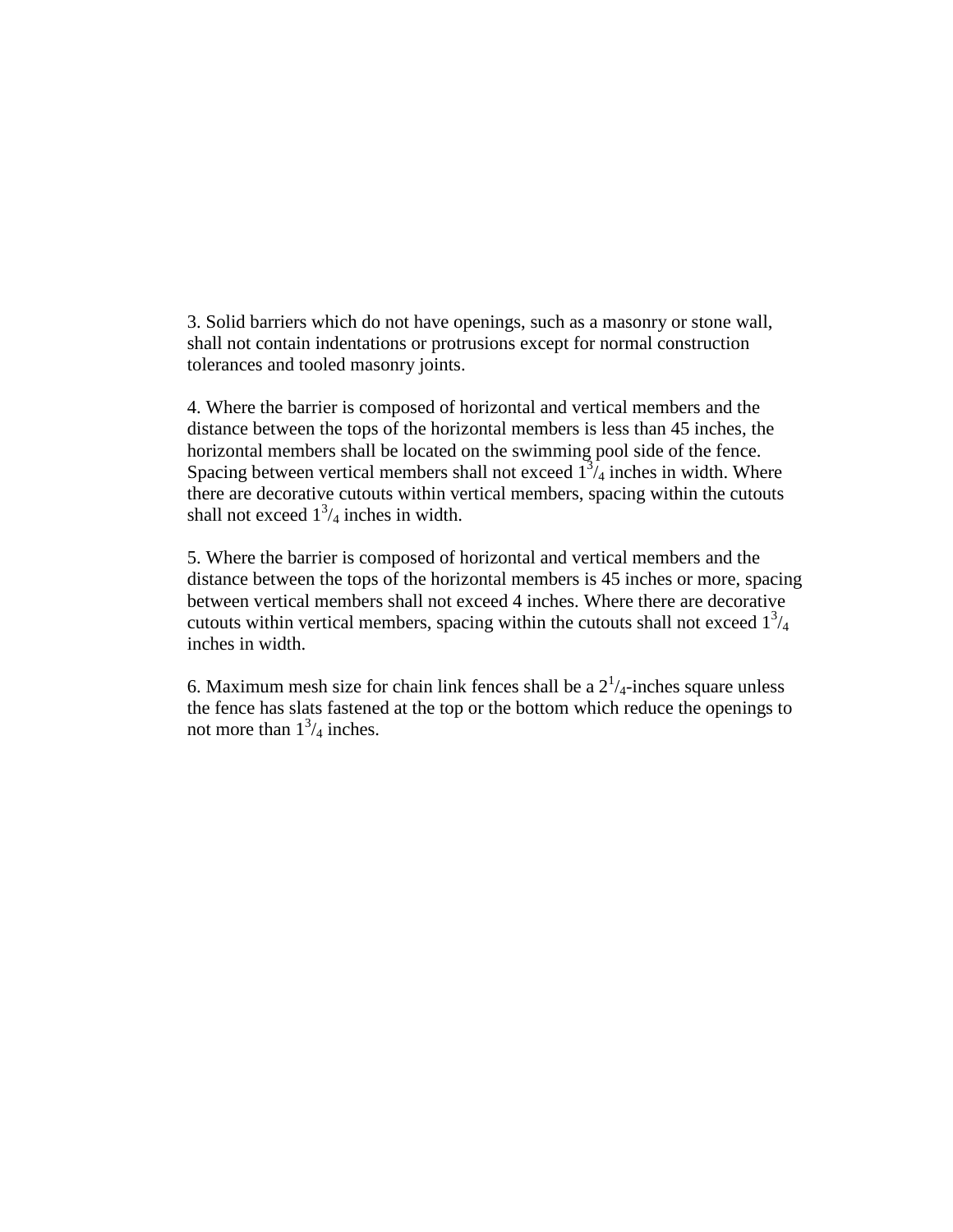7. Where the barrier is composed of diagonal members, such as a lattice fence, the maximum opening formed by the diagonal members shall not be more than 1 3/4 inches.

8. Access gates shall comply with the requirements of Section AG105.2, Items 1 through 7, and shall be equipped to accommodate a locking device. Pedestrian access gates shall open outward away from the pool and shall be self-closing and have a selflatching device. Gates other than pedestrian access gates shall have a self-latching device. Where the release mechanism of the self-latching device is located less than 54 inches from the bottom of the gate, the release mechanism and surrounding openings shall comply with the following: The release mechanism shall be located on the pool side of the gate at least 3 inches below the top of the gate and the gate and barrier shall have no opening greater than 1/2 inch within 18 inches of the release mechanism.

9. Where a wall of a dwelling serves as part of the pool barrier, one of the following conditions shall be met:

9.1. The pool shall be equipped with a power safety cover in compliance with ASTM F1346-91: or

9.2. All doors with direct access to the pool through that wall shall be equipped with an alarm which produces an audible warning when the door and its screen, if present, are opened. The alarm shall sound continuously for a minimum of 30 seconds within 7 seconds after the door and its screen, if present, are opened and be capable of being heard throughout the house during normal activities. The alarm shall automatically reset under all conditions. The alarm shall be equipped with a manual means, such as a touchpad or switch, to temporarily deactivate the alarm for a single opening. Such deactivation shall last for not more than 15 seconds. The deactivation device(s) shall be located at least 54 inches above the threshold of the door: or

9.3. All doors with direct access to the pool through that wall shall be equipped with a self-closing and self-latching device with the release mechanism located a minimum of 54 inches above the door threshold. Swinging doors shall open away from the pool area.

10. Where an above-ground or on-ground pool structure is used as a barrier or where the barrier is mounted on top of the pool structure, and the means of access is a ladder or steps, then the ladder or steps shall be surrounded by a barrier which meets the requirements of section AG105.2, Items 1 through 9.

AG105.3 Indoor swimming pool. All walls surrounding an indoor swimming pool shall comply with Section AG105.2, Item 9.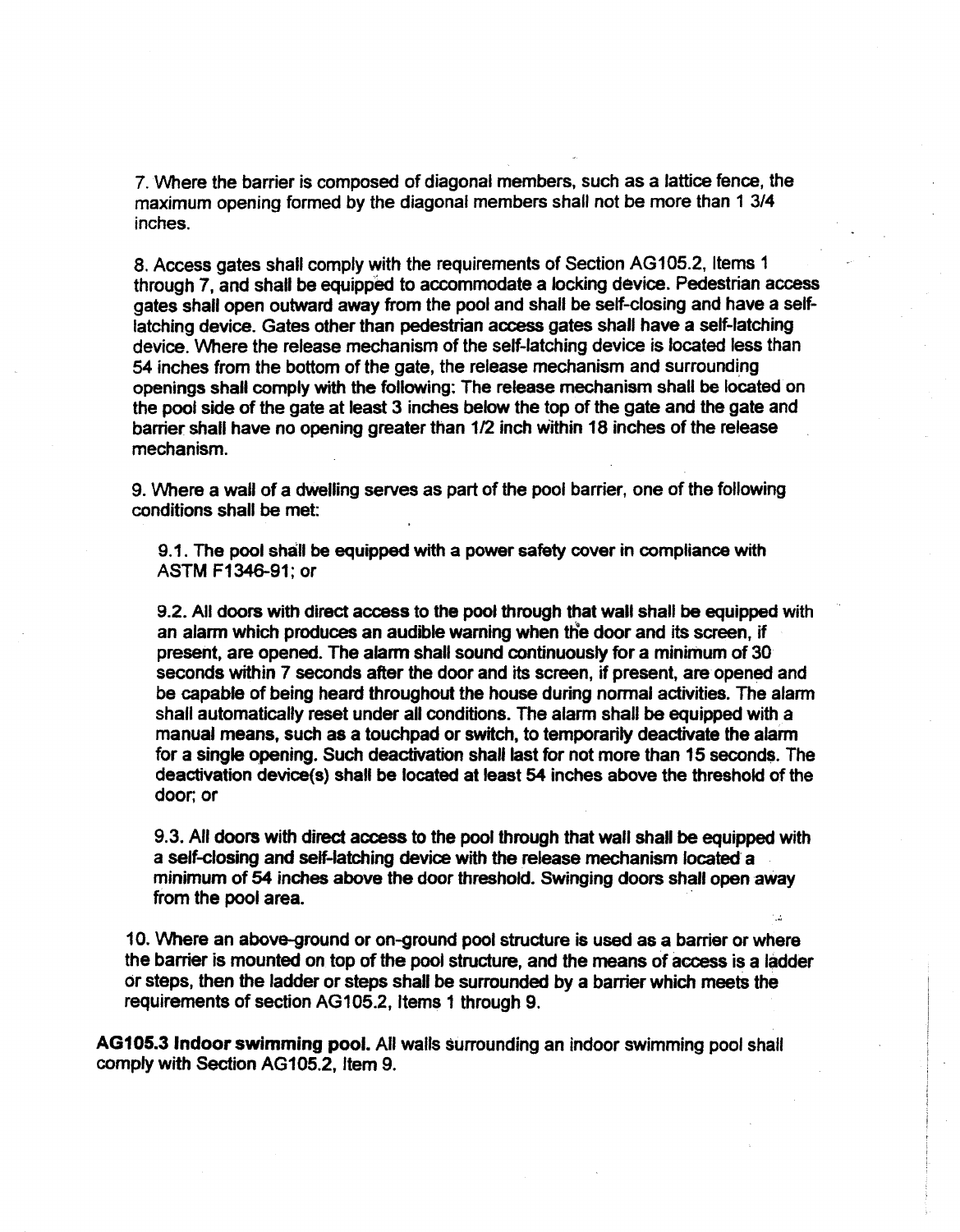AG105.4 Prohibited locations. Barriers shall be located to prohibit permanent structures, equipment or similar objects from being used to climb the barriers.

AG105.5 Barrier exceptions. Spas or hot tubs with a safety cover which complies with ASTM F 1346, as listed in Section AG107, shall be exempt from the provisions of this appendix.

AG105.6 Temporary enclosure. A temporary enclosure shall be installed prior to the commencement of the installation of any in-ground swimming pool unless the permanent barrier specified in Section AG105.2 is in place prior to the commencement of the installation. The temporary enclosure shall be a minimum of 4 feet in height, shall have no openings that will allow passage of a 4-inch sphere and shall be equipped with a positive latching device on any openings.

AG105.7 Pool Alarm. No building permit shall be issued for the construction or substantial alteration of a swimming pool at a residence occupied by, or being built for, one or more families unless a pool alarm is installed with the swimming pool. As used in this section, "pool alarm" means a device which emits a sound of at least 50 decibels when a person or an object weighing 15 pounds or more enters the water in a swimming pool.

Exception: Hot tubs and portable spas shall be exempt from this requirement.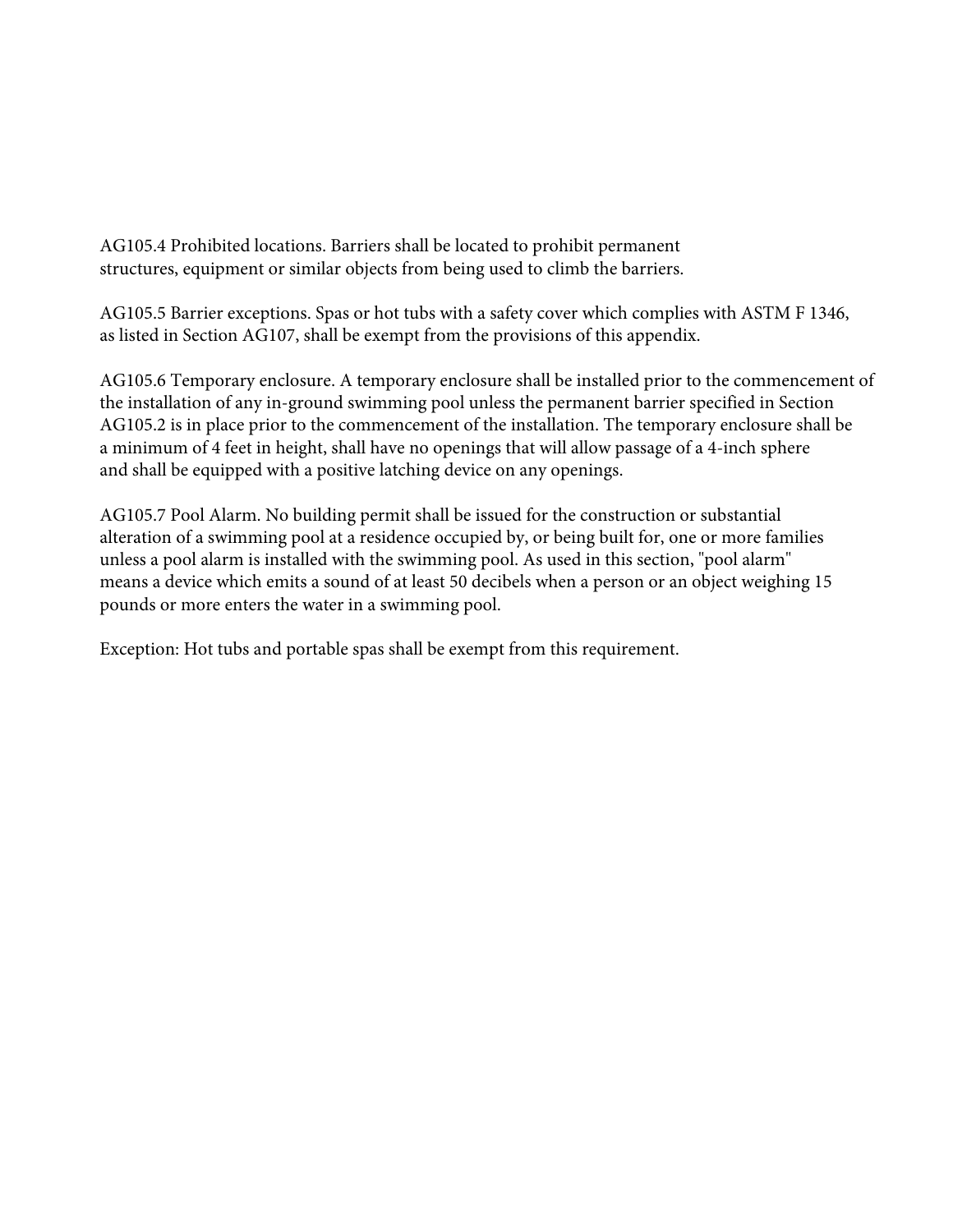

### **ELEVATION**

### OUTSIDE OF THE POOL ENCLOSURE SECTION AG105.2, ITEM 1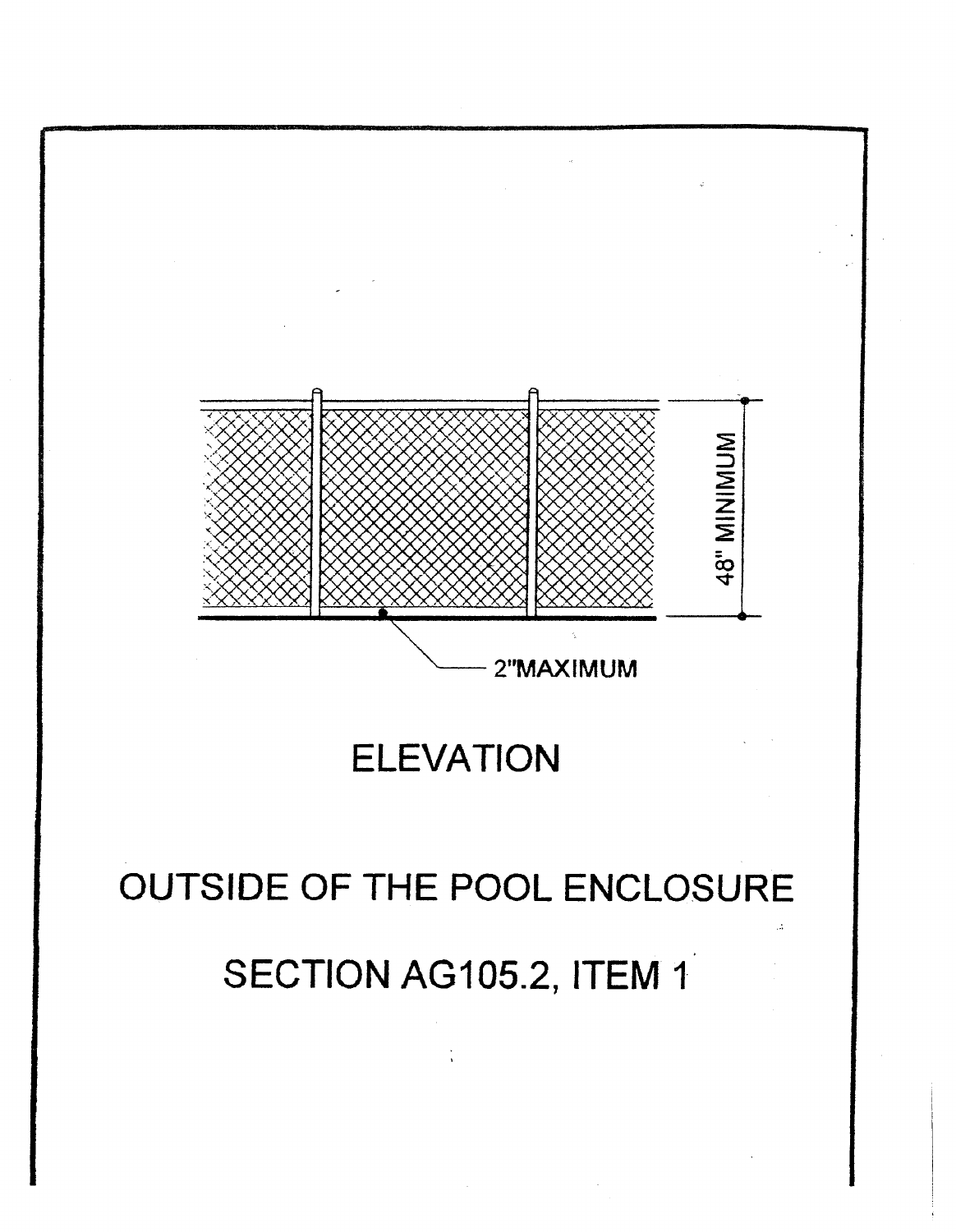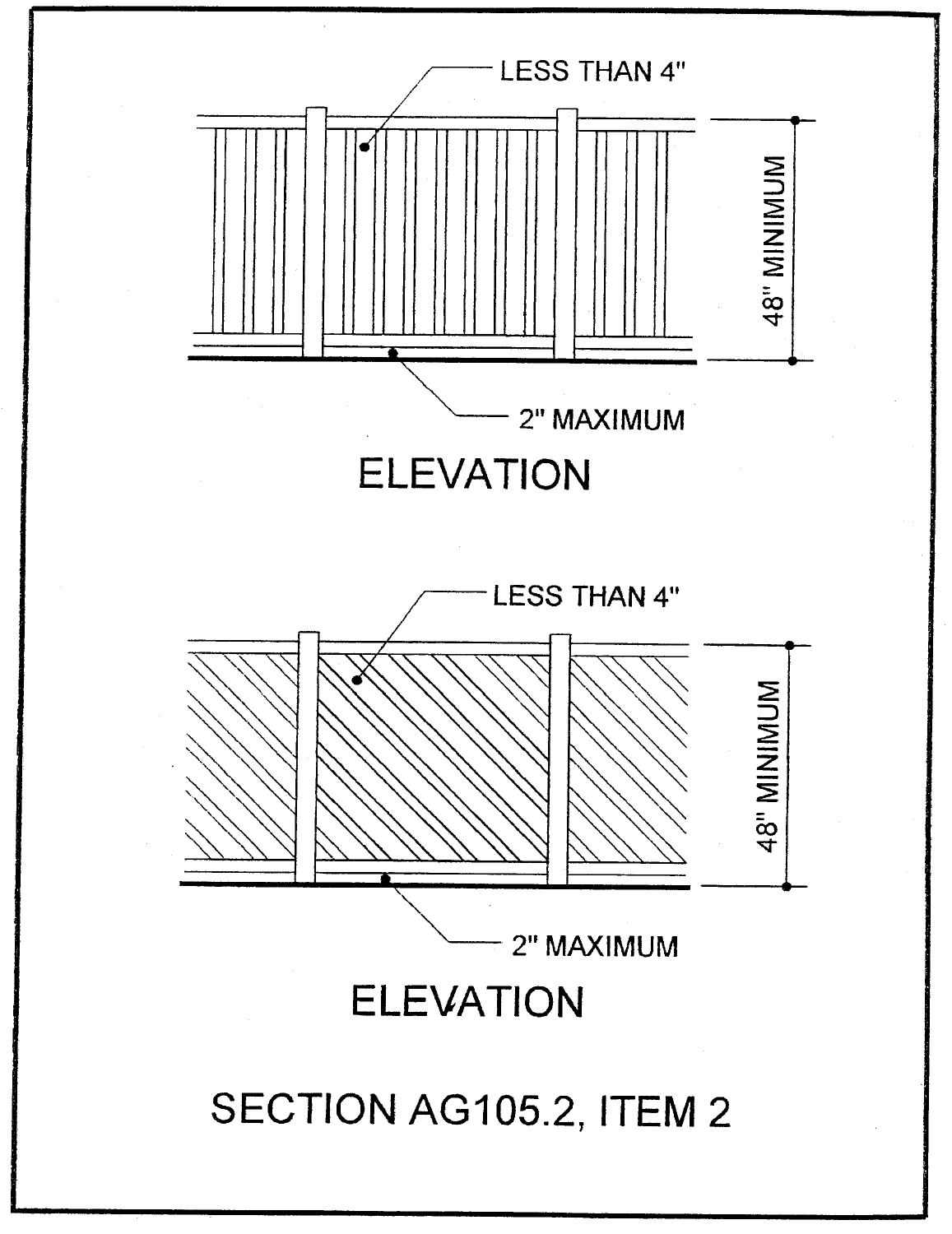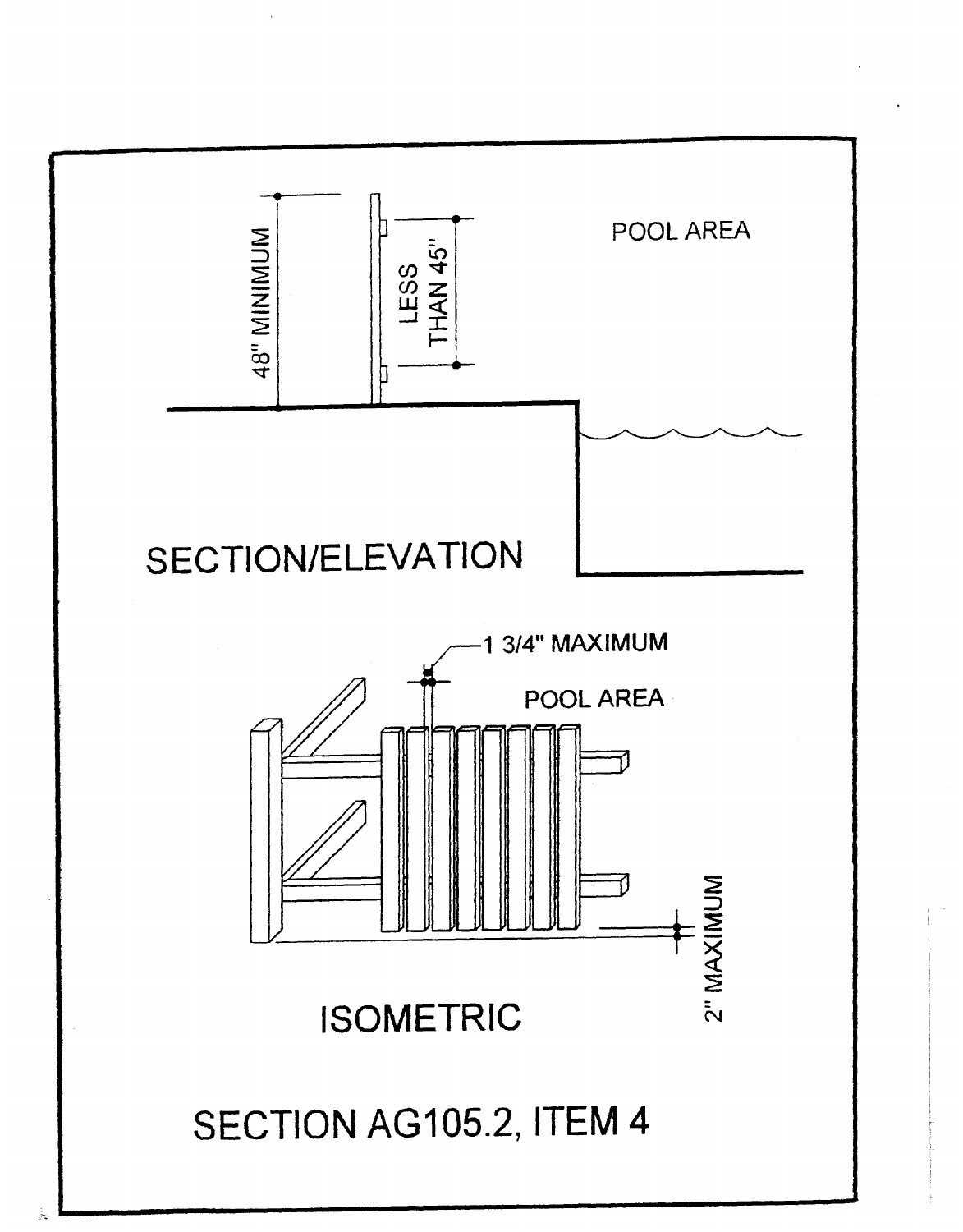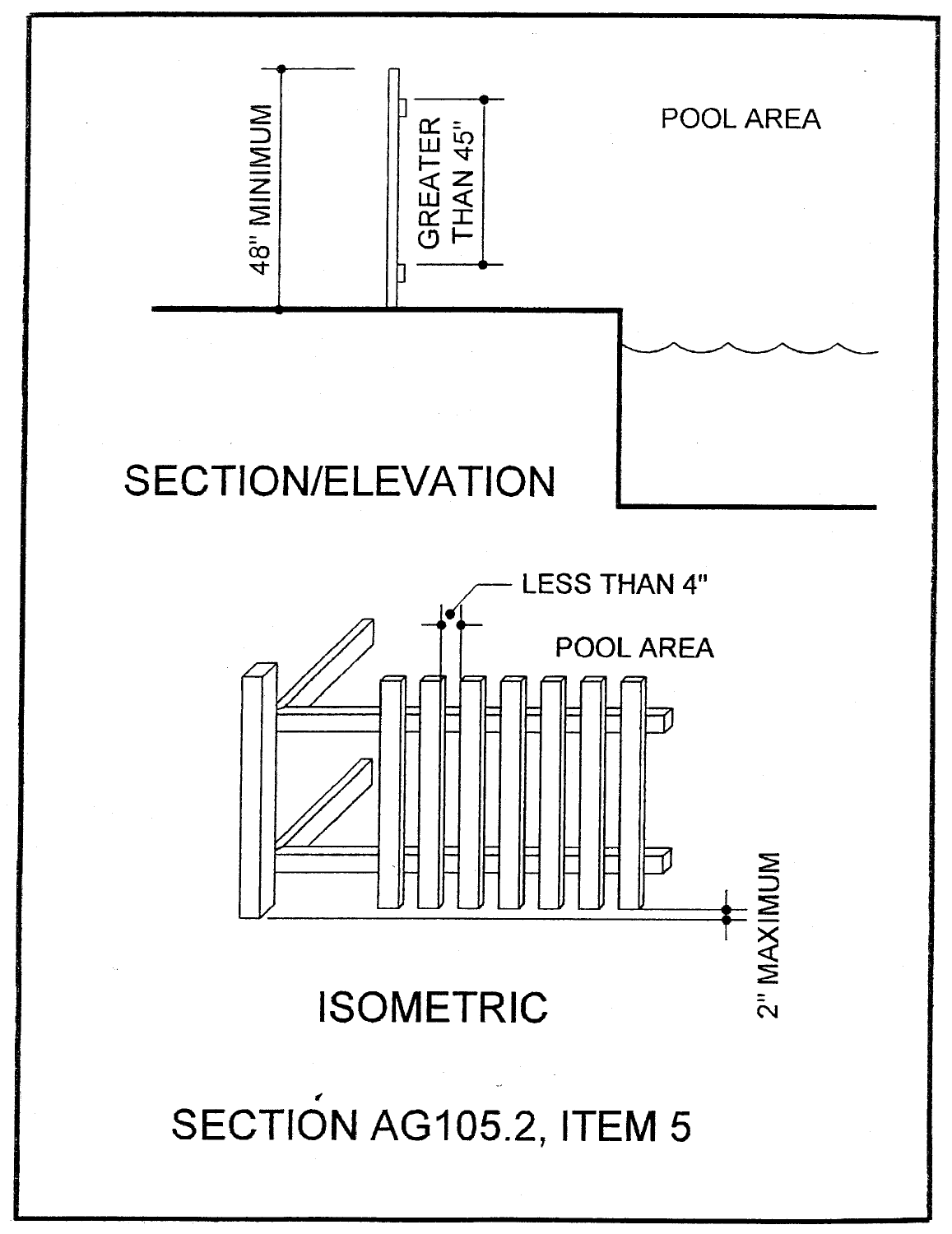